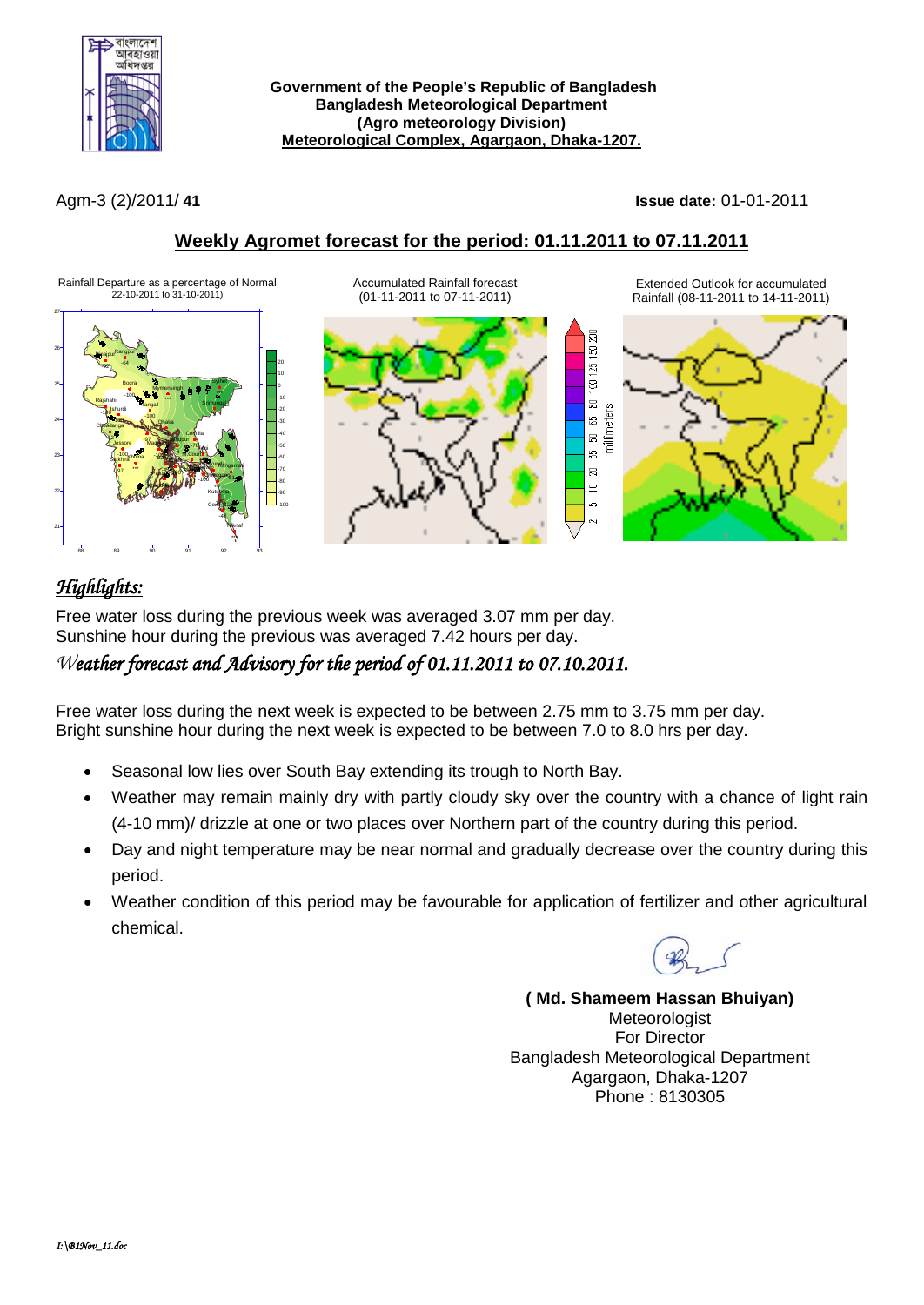# **Bangla Version**

### পূর্বাভাস, সময়: ০১-১১-২০১১ থেকে ০৭-১১-২০১১



### প্ৰধান বৈশিষ্ট্য সমূহঃ-

গত সপ্তাহের দৈনিক বাষ্পীভবনের গড় ৩.০৭ মিঃ মিঃ ছিল। গত সপ্তাহের দৈনিক সূর্যকিরণ কালের গড় ৭.৪২ ঘন্টা ছিল।

### আবহাওয়া পূর্বাভাসঃ- ০১-১১-২০১১ ইং থেকে ০৭-১১-২০১১ ইং পর্যন্ত।

আগামী সপ্তাহের বাম্পীভবনের দৈনিক গড় মান ২.৭৫ মিঃমিঃ থেকে ৩.৭৫ মিঃমিঃ থাকতে পারে। আগামী সপ্তাহের সূর্যকিরণকালের দৈনিক গড় মান ৭.০ ঘন্টা থেকে ৮.০ ঘন্টা থাকতে পারে।

- একটি মৌসূমী লঘুচাপ দক্ষিণ বঙ্গোপসাগরে অবস্থান করছে এবং তার বর্ধিতাংশটি উত্তর বঙ্গোপসাগর পর্যন্ত বিস্তৃত রয়েছে।
- এ সপ্তাহে সারাদেশের আবহাওয়া আংশিক মেঘলাসহ প্রধানতঃ শুষ্ক থাকতে পারে। সেই সাথে উত্তারাঞ্চলের দুই /এক জায়গায় হালকা (০৪-১০মিঃ মিঃ) /গুড়ি গুড়ি বৃষ্টির সম্ম্ববনা রয়েছে।
- এ সময়ে সারাদেশের দিন এবং রাতের তাপমাত্রা স্বাভাবিকের কাছাকাছি এবং তা ক্রমন্ময়েহ্রাস পেতে পারে।
- এ সপ্তাহের আবহাওয়া কৃষি রাসায়নিক উপকরণ ব্যবহারের উপয়োগী থাকতে পারে।

(মোঃ শামীম হাসান ভূইয়া) আবহাওয়াবিদ পরিচালকের পক্ষে বাংলাদেশ আবহাওয়া অধিদপ্তর, ঢাকা-১২০৭।